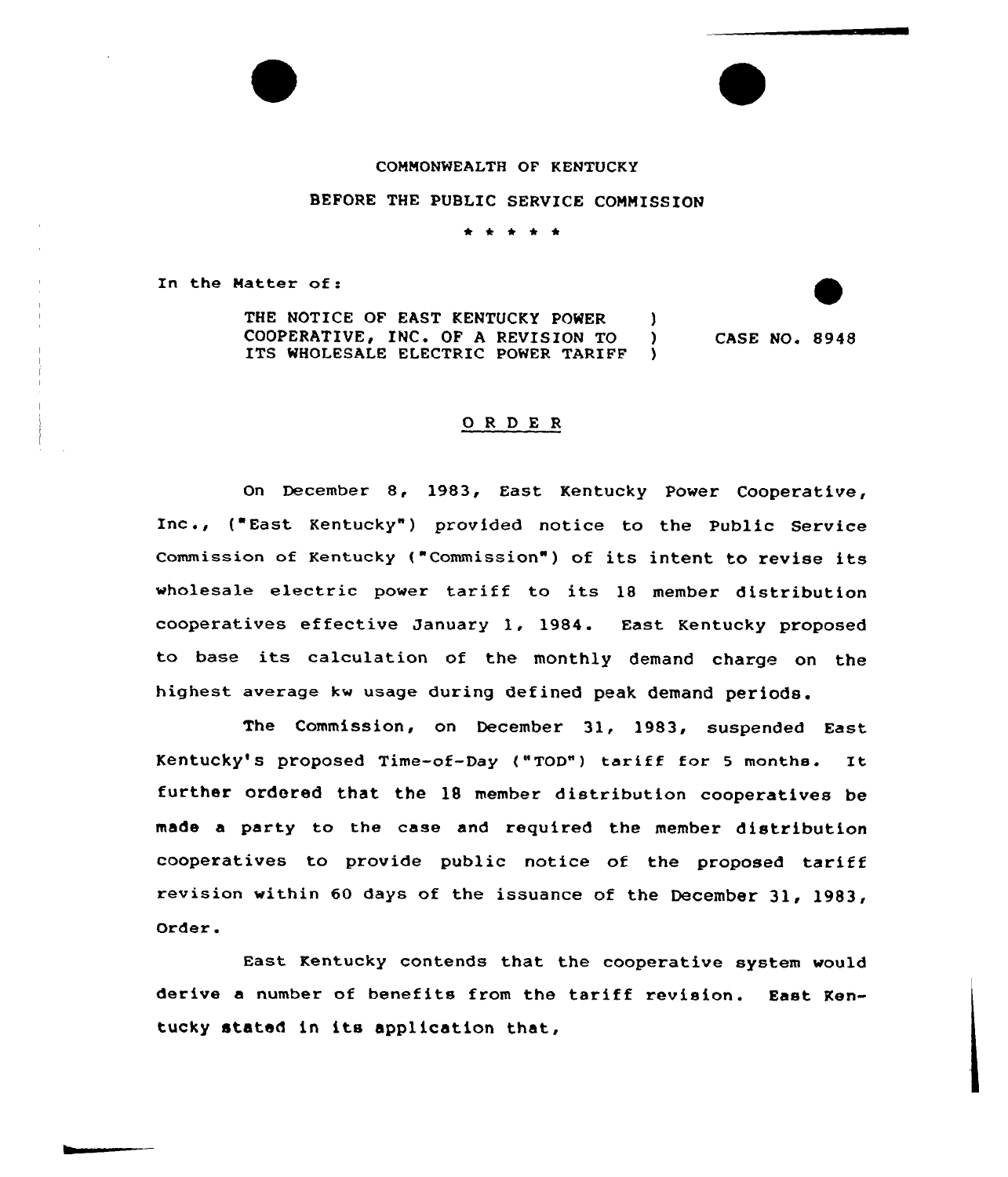

The proposed change in kw billing would result in improved daily, monthly and annual load factors by providing a more direct price signal to our member cooperatives.

Furthermore, the proposed revision would not increase the cost of power to any member cooperative nor should it affect revenue in any significant amount according to East Kentucky.

It is the opinion of the Commission that East Kentucky and its member distribution cooperatives have complied with the Commission's public notice requirement. Furthermore, since no party has requested intervenor status, the Commission has determined that a public hearing will not be necessary in this matter. The minimal revenue impact on East Kentucky is offset by the potential of the TOD tariff to improve load factors. Therefore, the Commission finds that the proposed TOD tariff revision is appropriate for adoption. However, the Commission is concerned with the manner in which East Kentucky's member cooperatives intend to reflect the wholesale rate change in their retail rate structure. It is apparent from the response to the January 25, 1984, data request that there is not a system-wide plan for implementing these TOD wholesale rate changes. The Commission intends to closely monitor any TQD retail rates for the distribution cooperatives to insure that its objectives in rate-making are complied with.

IT IS THEREFORE ORDERED that East Kentucky's proposed revision of Sheet No. <sup>2</sup> of its wholesale electric power tariff be and it hereby is approved, effective April 1, 1984.

 $-2-$